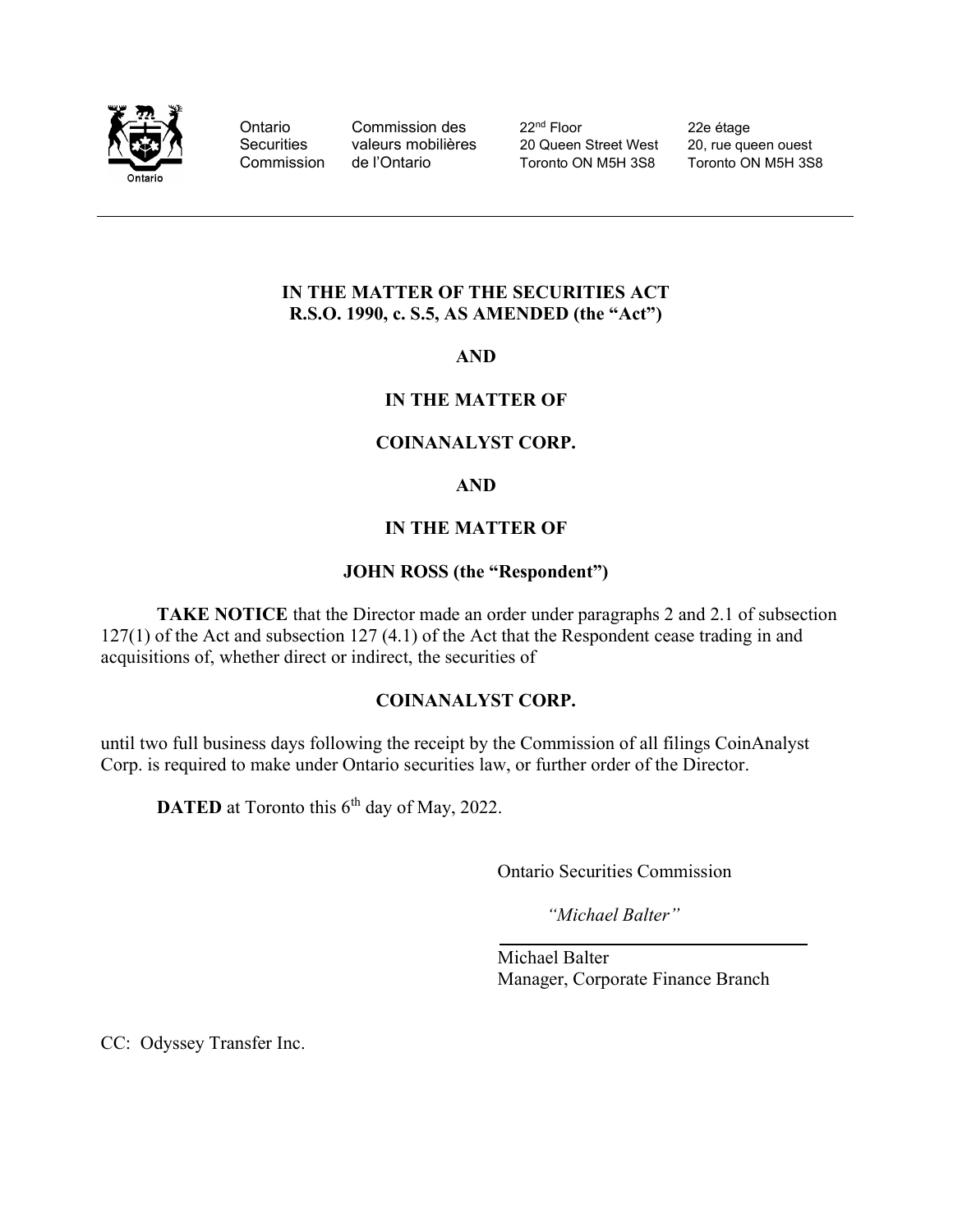

Ontario Commission des 22<sup>nd</sup> Floor 22e étage Securities valeurs mobilières 20 Queen Street West 20, rue queen ouest Commission de l'Ontario Toronto ON M5H 3S8 Toronto ON M5H 3S8

## IN THE MATTER OF THE SECURITIES ACT R.S.O. 1990, c. S.5, AS AMENDED (the "Act")

AND

# IN THE MATTER OF

## COINANALYST CORP.

## AND

# IN THE MATTER OF

## JOHN ROSS

### ORDER

## (Paragraphs 2 and 2.1 of Subsection 127(1) and Subsection 127(4.1))

WHEREAS CoinAnalyst Corp. (the "Reporting Issuer") is a reporting issuer in the Province of Ontario.

AND WHEREAS John Ross (the "Respondent") is a director, officer or other insider of the Reporting Issuer and had, or may have had, access to material information with respect to the Reporting Issuer that has not been generally disclosed.

AND WHEREAS the Reporting Issuer failed to file the following continuous disclosure materials as required by Ontario securities law (collectively, the "Default"):

- a) audited annual financial statements for the year ended December 31, 2021;
- b) management's discussion and analysis relating to the audited annual financial statements for the year ended December 31, 2021; and
- c) certification of the foregoing filings as required by National Instrument 52-109 Certification of Disclosure in Issuers' Annual and Interim Filings;

AND WHEREAS the Director is of the opinion that it is in the public interest to make this order;

 IT IS ORDERED pursuant to paragraph 2 and paragraph 2.1 of subsection 127(1) and subsection 127(4.1) of the Act that, effective immediately, all trading in and all acquisitions of